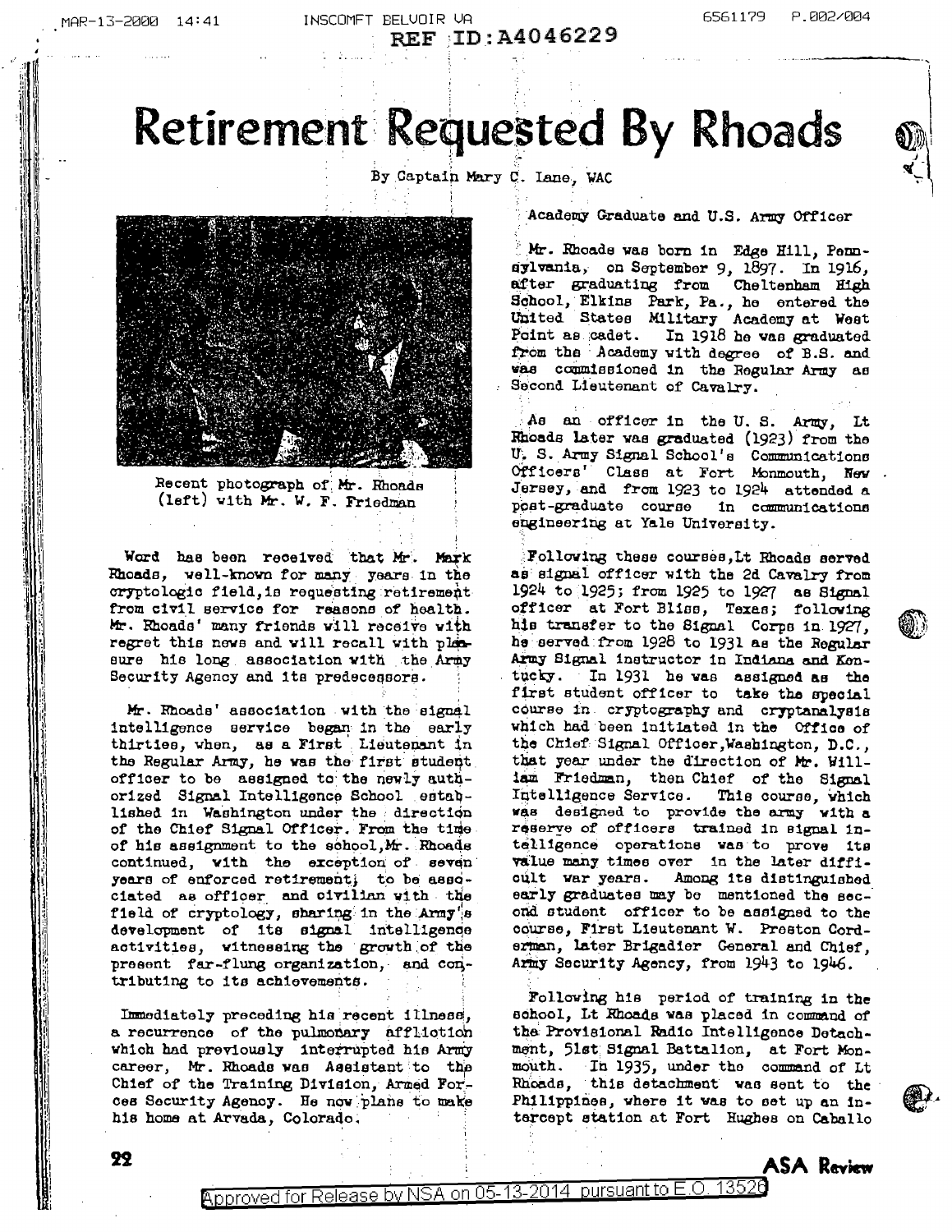Island. Unfortunately the work of the detachment was seriously hampered by the transfer of highly-skilled operators to other organizations partly because of the failure to appreciate the mission of the Also, the contraction by detachment. Captain Rhoads of pulmonary tuberculosis three months after his arrival in the Philippines brought the work of the detachment to an untimely end. Captain Rhoads was returned to the United States and hospitalized in Fitzsimmons Ceneral Hospital in Denver, where, after an illness of two years, he was retired from active military service in March 1939 for physical disability.

#### Later Served as Civilian

Soon after Pearl Harbor Mr. Rhoads attempted to return to active military duty

but was repeatedly rejected by the Army medical authorities because of his past illness. Undaunted by these refusals, Mr. Rhoads secured a civil service appointment with the Signal Security Agency, and at considerable personnel sacrifice came to Washington in 1943 as assistant to his former teacher and friend of long-standing, Mr. William F. Friedman, who was then Director of Communications Research in the Signal Security Agency. Mr. Rhoads' war-time service was marked by a combination of honesty and kindliness, of selfeffacement and devotion to duty. On 3 May 1946 Mr. Rhoads was presented by Brig. General P.E. Peabody with the Commendation for Exceptional Civilian Service "for patrictic devotion above and beyond the call of duty, for exceptionally meritorious service to his country in time of war; (Continued on page 61)



Mr. Rhouds (standing extreme left) with associates in 1944. The others standing, left to right: Lt Col Solomon Kullback, Mr. John Hurt (now retired), Captain Edward J. Vogel (now retired), Major Frank B. Rowlett, and Lt Col Abraham Sinkov. Seated: Lt Col A. J. McGrail (now deceased), Col W. P. Corderman, and Mr. Friedman. Military mak as of 1944.

January-February 1952

יין קרו<br>ג